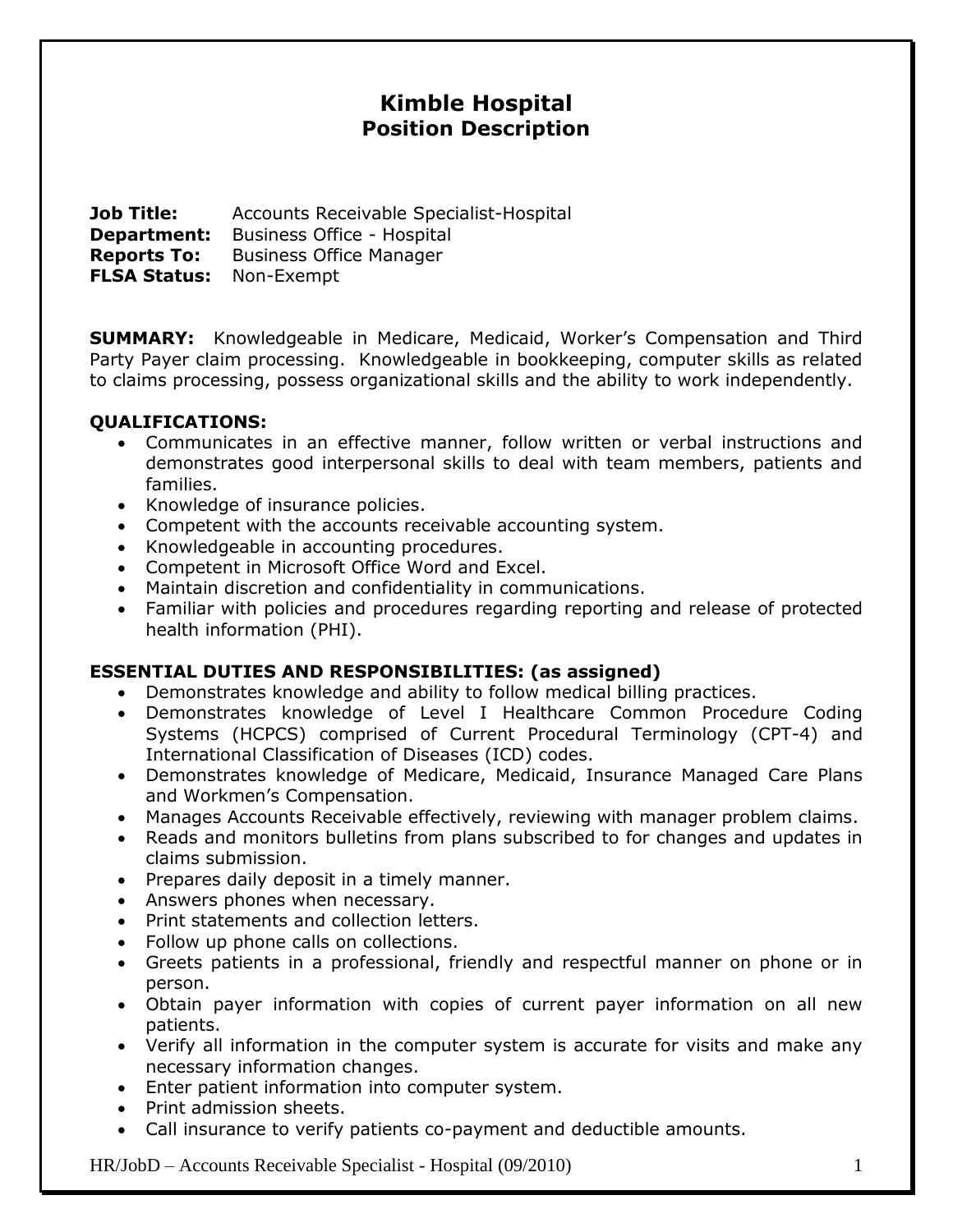- Collect patient co-payment and deductible amounts according to payment collection policy.
- Records payments received in receipt book.
- Maintains cash drawer, ensuring on a daily basis that the cash drawer is in balance.
- Keeps track of patients who require payment in full at the time of service.
- Gives professional customer service to patients and public at all times.
- Obtains referrals when needed from patients that have a Primary Care Physician (PCP).
- Makes patients appointments as necessary.
- Maintains any logs necessary for collections and QA purposes.
- Download Medicare receipts on accounts.
- Post patient payments.
- Submits all claims to Medicare, Medicaid, primary insurances, and supplemental/secondary insurances.
- Enter charges for services rendered.
- Re-submits claims as necessary and handles appeals process when necessary.
- Researches and resolves correspondence from insurance carriers or private patients concerning claims.
- Reviews and corrects claim edits and denials to ensure proper payment for services rendered.
- Develops and maintains positive, effective working relationships with other employees, supervisors and medical providers.
- Fields and answers questions from patients regarding account/s. Replies to any inquiries in a timely manner.
- Ensure strict confidentiality of financial and medical records under HIPAA, HIPAA Security laws and hospital/clinic policies and procedures.
- Communicates clearly written and oral medical information to professional practitioners and/or the general public.
- Attends meetings as required.
- Miscellaneous duties as assigned requested or required.

# **EDUCATION and/or EXPERIENCE:**

- High School Diploma/GED
- 1 year experience in bookkeeping, clerical and applicable computer training
- Prior physician office or medical coding, preferred
- Customer Service trained or experience, preferred

# **LANGUAGE/READING SKILLS:**

- Communicate verbally and in writing in English.
- Additional language of Spanish preferred.

### **MATHEMATICAL SKILLS:**

Must be proficient at mathematical and statistical calculations.

**REASONING ABILITY:** Employee responds to unusual or varied situations that are not covered by existing standards, procedures and precedents.